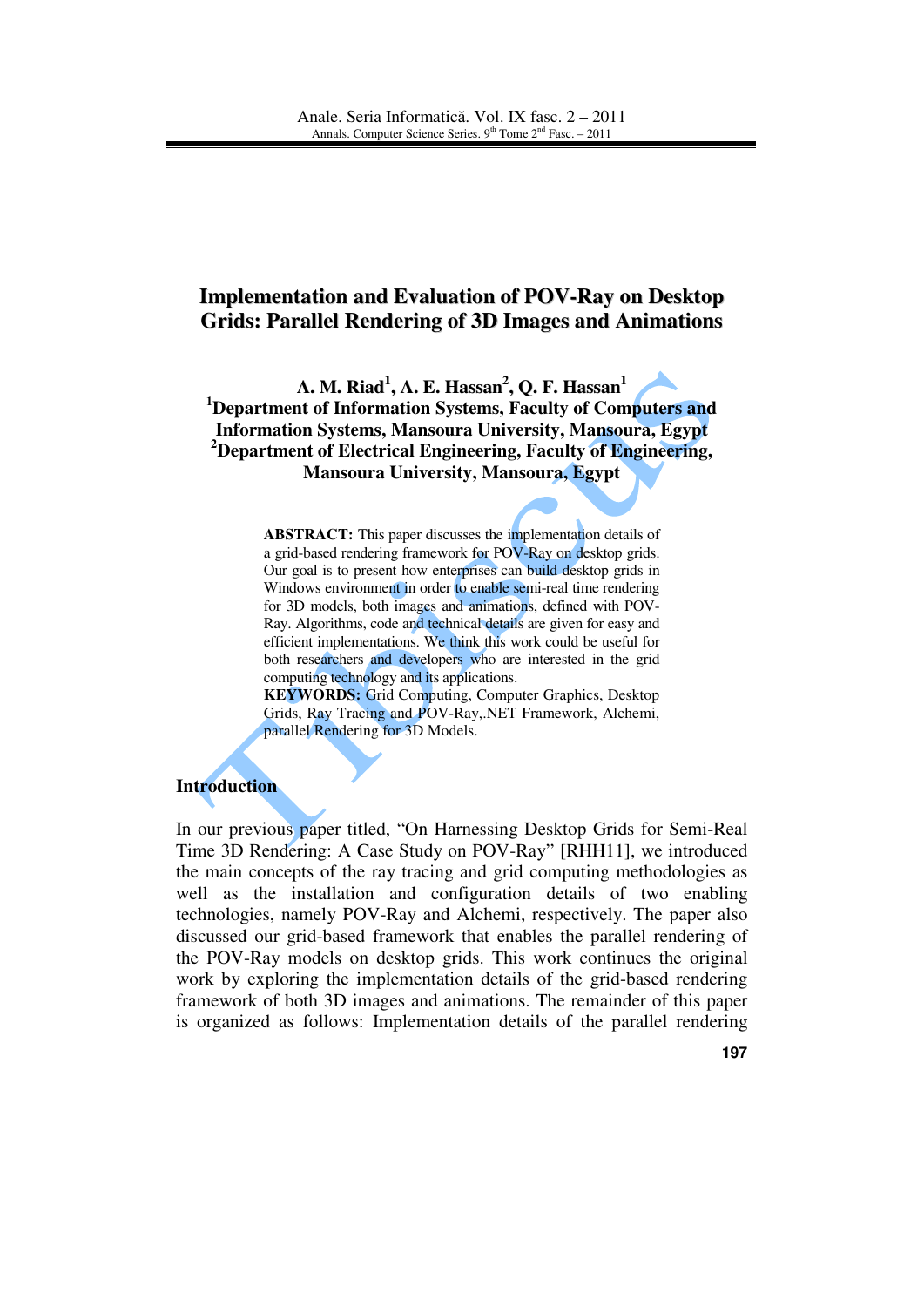algorithm of images are discussed in section 1. Section 2 discusses the implementation details of the parallel rendering algorithm of animations. Experimental results and the evaluation of our algorithms are discussed in Section 3. Last section concludes the paper and points out the future work.

## **1. Parallel Image Rendering**

Each image is composed of a set of rows and columns of pixels –this is what is known as the image resolution. The ability to slice an image up into a set of meaningful segments (e.g., of rows, columns or rectangular tiles), in order to concurrently render them on different computers, can drastically decrease the time needed to generate the final output.

 In our implementation, we decided to subdivide the rendering task of one image into a number of subtasks where each subtask encompasses a set of rows. That is, our algorithm has three consequent phases: Render, Crop and Combine (RCC).

 Fig. 1 illustrates the rendering flowchart of a single image on the grid using our algorithm. As listed, the proposed algorithm is simple to understand and implement:

- 1. The end user specifies the height and width of the target image along with the passed ".pov" file. In addition, the user can optionally define the number of rows per job and pass it to the client application.
- 2. The client application creates the grid jobs and submits them to the manager node. Each job has a rendering command for a portion of the target image.
- 3. The manager node passes the queued jobs to the connected executors.
- 4. Each executor launches the POV-Ray application by starting an external process in Windows using the/ a "Process" class provided by .NET Framework.
- 5. POV-Ray generates the (partial) image according to the specified options and then saves it to the specified output path. Implementers should note that all grid nodes should have a shared output path so that the executors can save the rendered outputs. This can be accomplished by using a network drive or a database where all nodes have access to.
- 6. Each of the completed jobs generates a full-sized image which has an empty (black) portion in addition to the segment that contains the rendered data.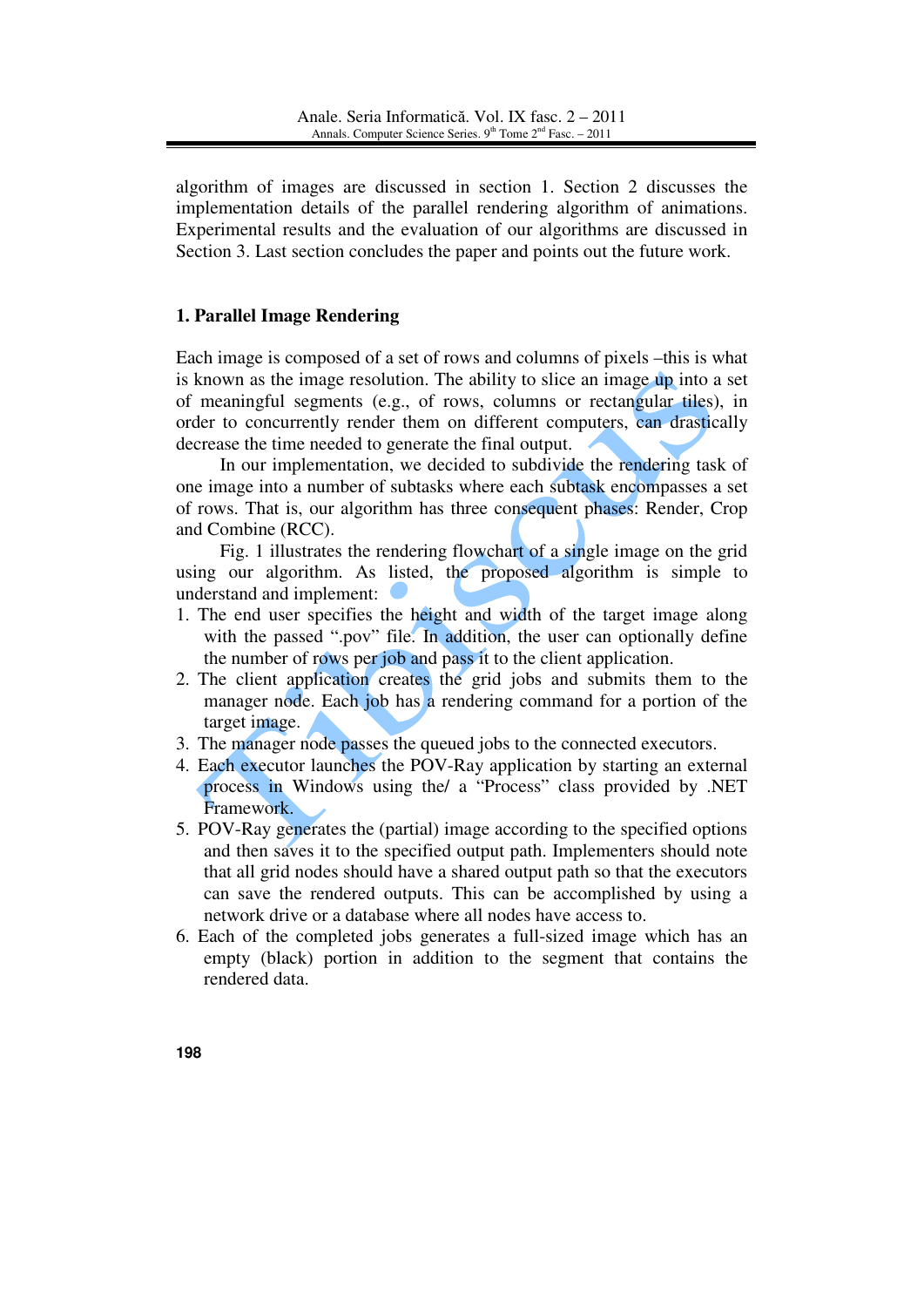

#### Anale. Seria Informatică. Vol. IX fasc. 2 – 2011 Annals. Computer Science Series.  $9<sup>th</sup>$  Tome  $2<sup>nd</sup>$  Fasc. – 2011

**Figure 1. Grid-enabled rendering for one POV-Ray Image**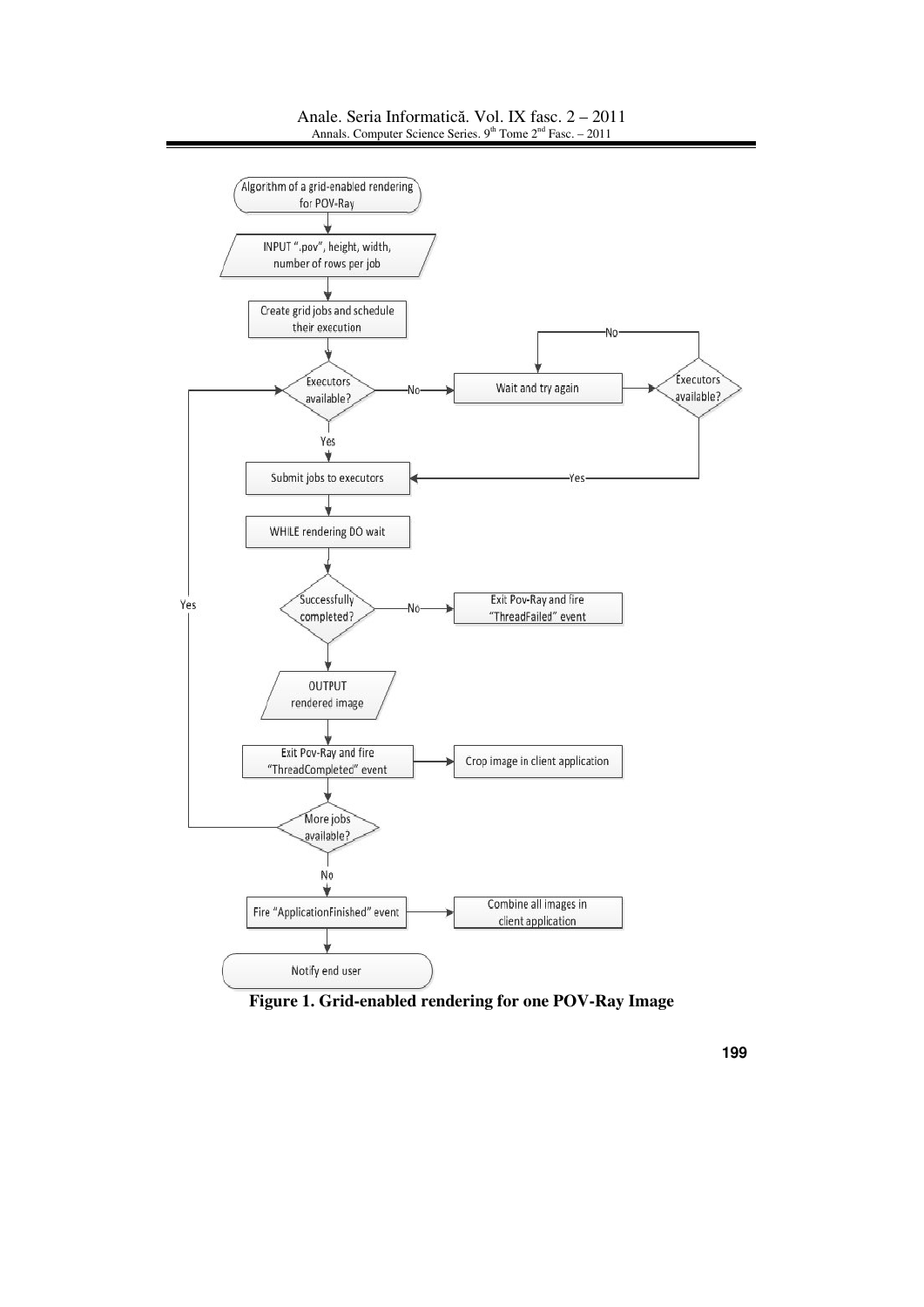- 7. When one job is finished, the client application crops the rendered image to create a smaller image with only the non-empty segment –after removing the black portion.
- 8. If any of the jobs fails, the client application will queue it in a temporary list in order to re-process it again either on the grid or on the client machine.
- 9. When all jobs are successfully completed, the client application merges the cropped images according to their original order to produce the final image.

 We have tested our algorithm during its implementation to generate the outputs of each step so that the readers can better understand the idea. We have used four executors to render the "stackerday.pov" scene, which is one of the installation components of the POV-Ray application. As illustrated in Fig. 2, the generation process of our test scenario took place on the four executors by splitting the rendering phase into four simpler rendering subtasks. The generated outputs of each of these subtasks are also presented including the final image.

 As illustrated in listing 1, we need to pass the connection string of our grid in order to make use of it. The connection string includes the address and port of the Manager node as well as the users' credentials. We instruct the deployed grid that it is going to deal with our application by passing our class which implements the GThread type (i.e., PovRayThread).

# **Listing 1. Snippet from the client application showing how we could connect to the grid**

//Get settings from user and connect to the grid GConnection gc = GConnection.FromConsole("localhost", "9000", "user", user");

//Create a new grid application  $app = new GApplication(gc);$ app.ApplicationName = "POV-Ray";

//Add the module containing the PovRayThread to the application manifest app.Manifest.Add(new ModuleDependency(typeof(PovRayThread). Module));

 As illustrated in listing 2, we create a set of grid jobs according to the width of the target image and the number of rows included in each job. The created jobs will include the rendering arguments that will be passed to POV-Ray via a command-line.

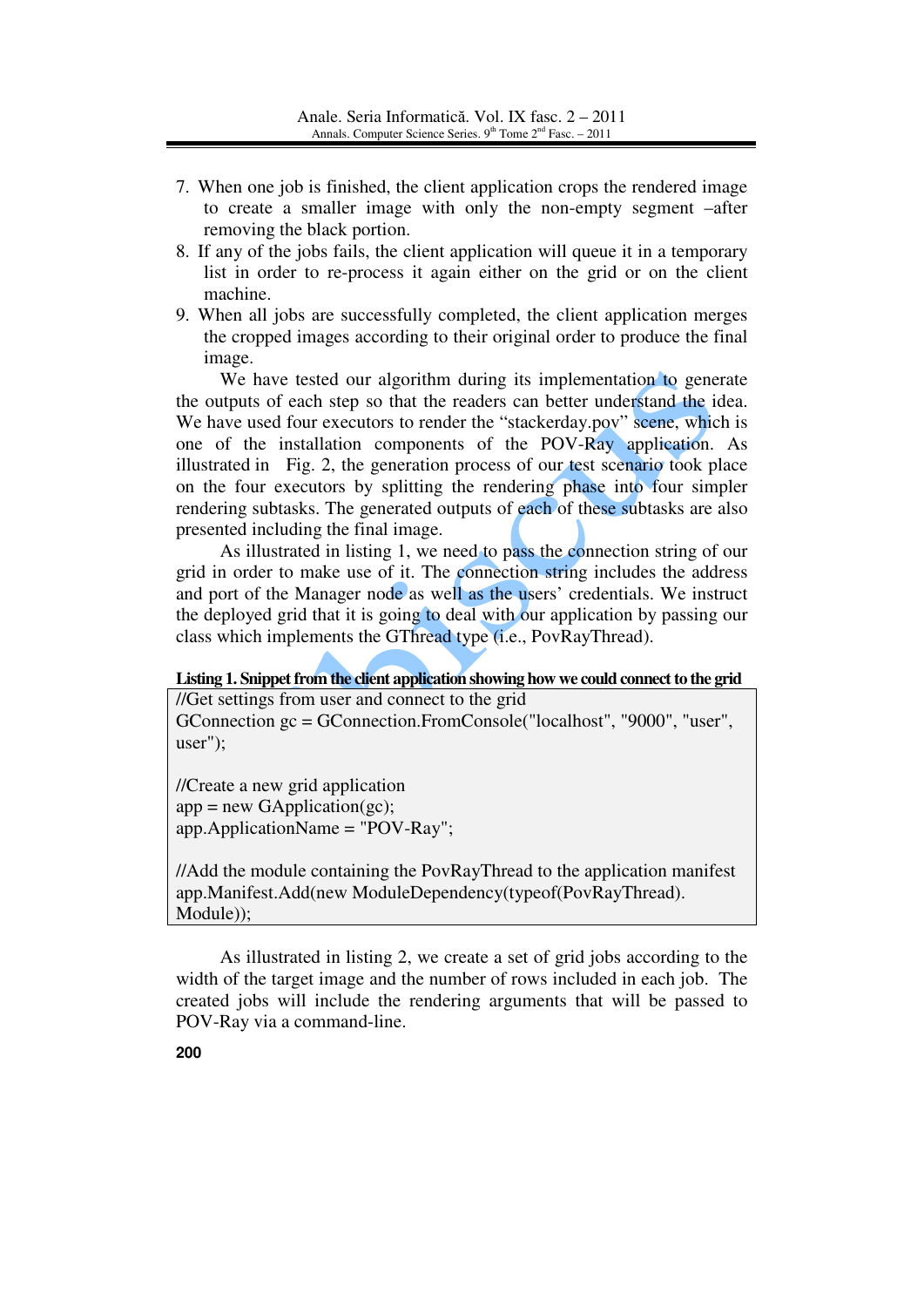```
Listing 2. Snippet showing the creation of the rendering jobs
```

```
for (int i = 0; i < numberOfThreads; i++)
{ 
   PovRayThread job = new PovRayThread(); 
  job.PovRayPath = <i>prenginePath</i>; job.PovFileName = povFileName; 
  job. OutputPath = outputPath; job.ImageFileName = imageFileName; 
  job. Height = height;job. Width = width;job. StartRow = startRow;job. EndRow = endRow;
  if ((i + 1) == numberOfThreads)
     job.NumberOfRows = remainingRows; 
  else 
     povrayThread.NumberOfRows = numberOfRowsPerThread; 
   app.Threads.Add(povrayThread); 
}
```
 As shown, the application creates a number of grid jobs, each of which has a set of properties that defines the rendering settings:

- **PovRayPath:** Sets the path of the POV-Ray application ("pvengine.exe"). The POV-Ray executable must exist in the same location on all executors; otherwise some jobs may fail. Although we have hard coded the value of this property in our sample code, implementers should place it in the configuration file (e.g., App.config or Web.config) so that they can change it whenever needed. The purpose of hard coding such values is simplicity; however, configuration values offer higher flexibility.
- **PovFileName:** Sets the path of the input ".pov" file.
- **OutputPath:** Sets the output path where the rendered image will be saved. This value combined with the value of ImageFileName is mapped to the +O option in the rendering arguments.
- **ImageFileName:** Sets the name of the rendered image.
- **Height:** Sets the height of the rendered image. This value is mapped to the +H option in the rendering arguments.
- **Width:** Sets the width of the rendered image. This value is mapped to the +W option in the rendering arguments.
- **StartRow:** Sets the row where the rendering task begins. This value is mapped to the +SR in the rendering arguments.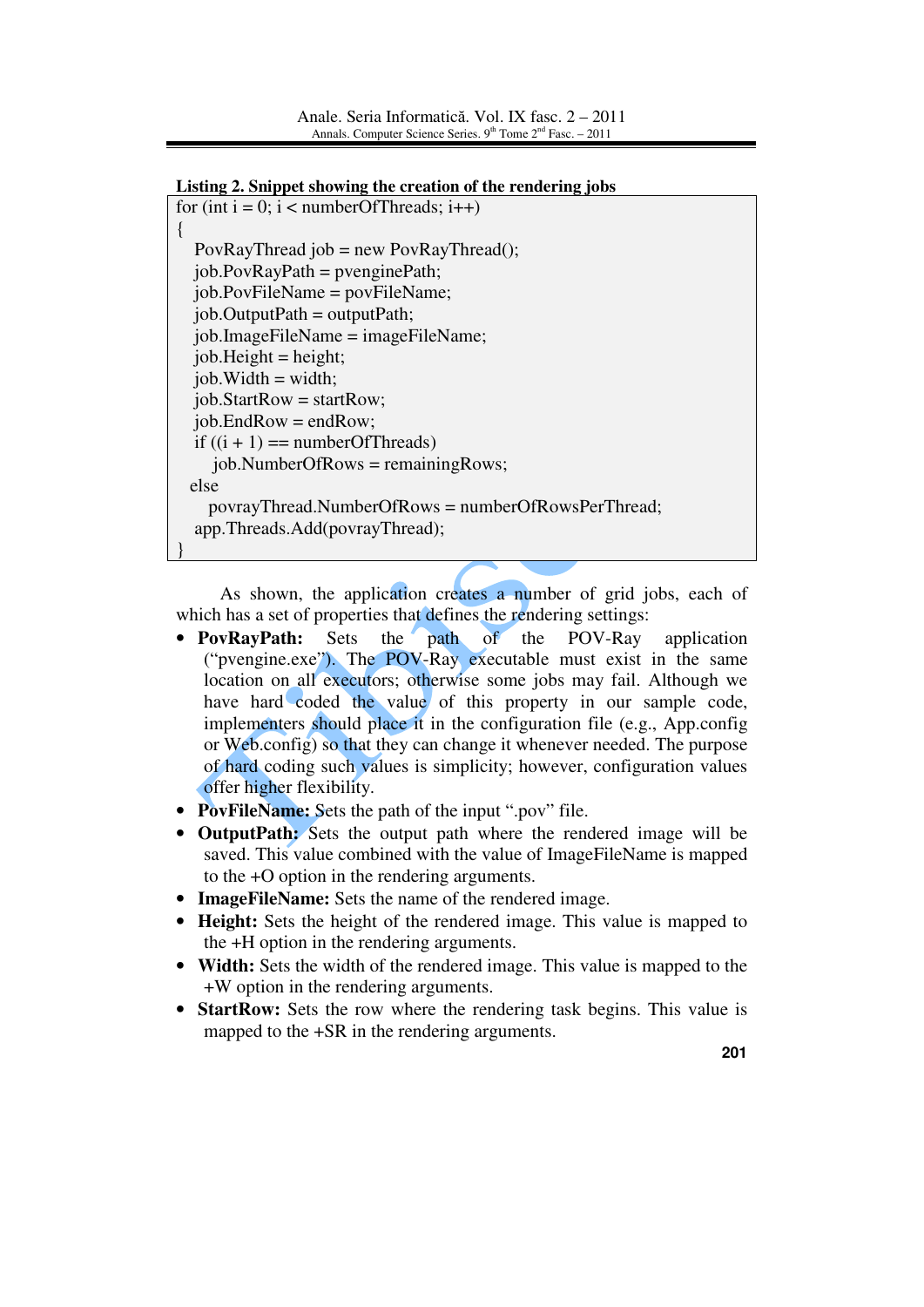• **EndRow:** Sets the row where the rendering task stops. This value is mapped to the +ER in the rendering arguments.

 As illustrated in listing 3, we get notified about the status of our rendering jobs by handling Alchemi events in our client application. It also illustrates how we can start jobs processing on the grid.

### **Listing 3. Snippet from client application showing subscription for Alchemi events**

//Subcribe to events app.ThreadFinish += new GThreadFinish(ThreadFinished);  $app. Application Finnish += new GApplicationFinish(ApplicationFinished);$ app.ThreadFailed += new GThreadFailed(ThreadFailed);

//Start the grid processing app.Start();

 As illustrated in listing 4, the implementation of our algorithm is simple. The code basically launches a Windows process to start the POV-Ray application, and executes the rendering job by passing a command-line with a set of arguments that defines the rendering options.

## **Listing 4. Snippet from PovRayThread class showing "Start()" method which contains the rendering logic**

public override void Start()

{ string arguments = String.Format("+W{0} +H{1} +A +SR{2} +ER{3} +O\"{4}\" /EXIT /RENDER \"{5}\"", width, height, startRow, endRow, outputPath + "\\" + imageFileName, povFileName);

Process process  $=$  new Process $($ ); process.StartInfo.FileName = povrayPath; process.StartInfo.Arguments = arguments; process.StartInfo.WorkingDirectory = Path.GetDirectoryName(povFileName); process.StartInfo.UseShellExecute = false; process.StartInfo.CreateNoWindow = true; process.StartInfo.RedirectStandardError = false; process.Start(); process.WaitForExit(); }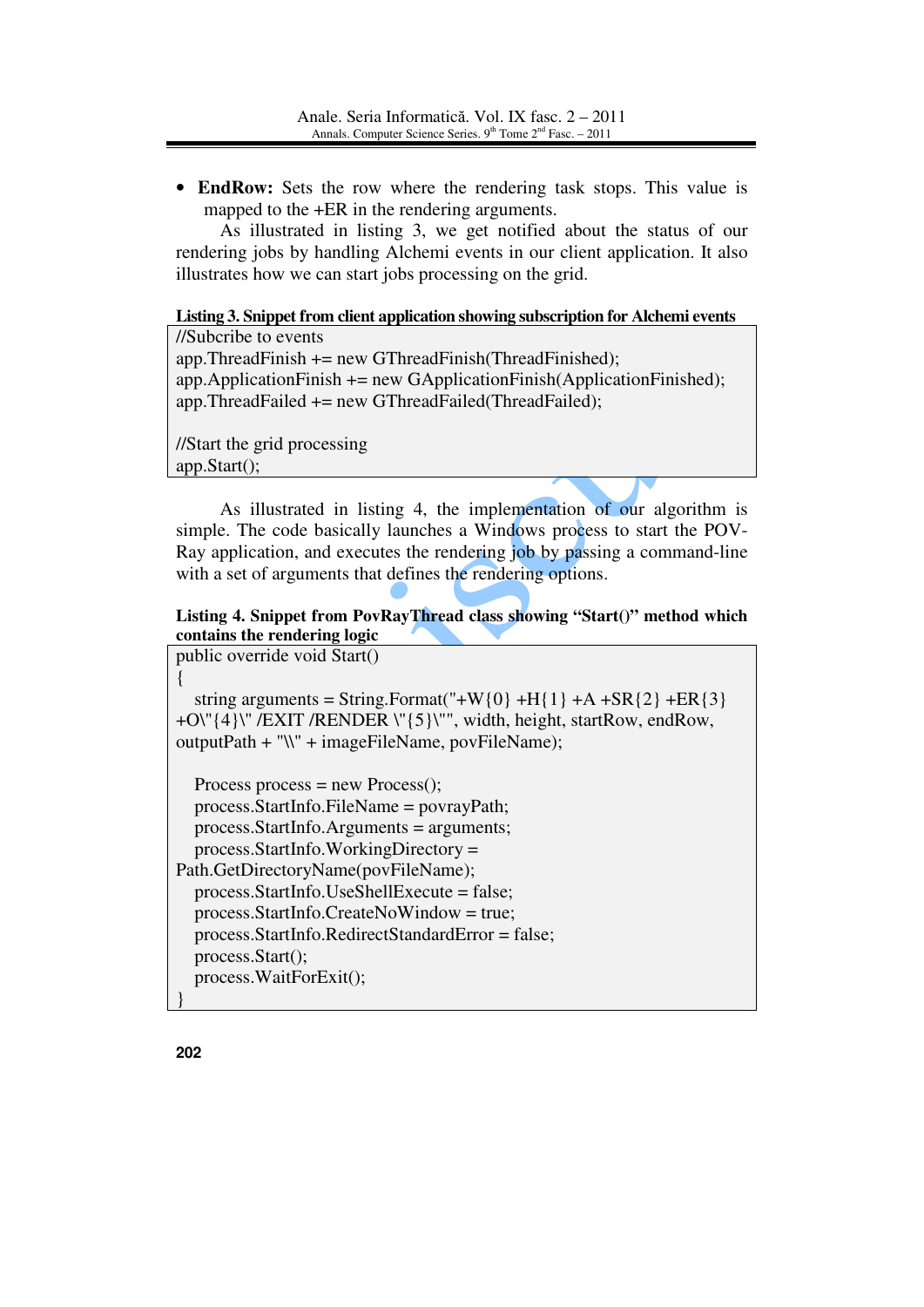



**Final Output Figure 2. Image rendering phases using the RCC algorithm**

 In addition to the aforementioned rendering arguments, we have used the following three options:

- **+A:** Enables or disables anti-aliasing for the generated image. Passing this option will instruct POV-Ray to generate a high-quality output, but this could considerably increase the amount of time taken to render the image.
- **/EXIT:** Instructs POV-Ray to exit after completing the rendering task. Although this option is not required to complete the rendering tasks, we decided to use it to save the computing resources available on the connected executors. The user is able to launch as many instances of POV-Ray as he needs by unmarking the "Keep Single Instance" option in the "Options" menu. However, this action will cause our client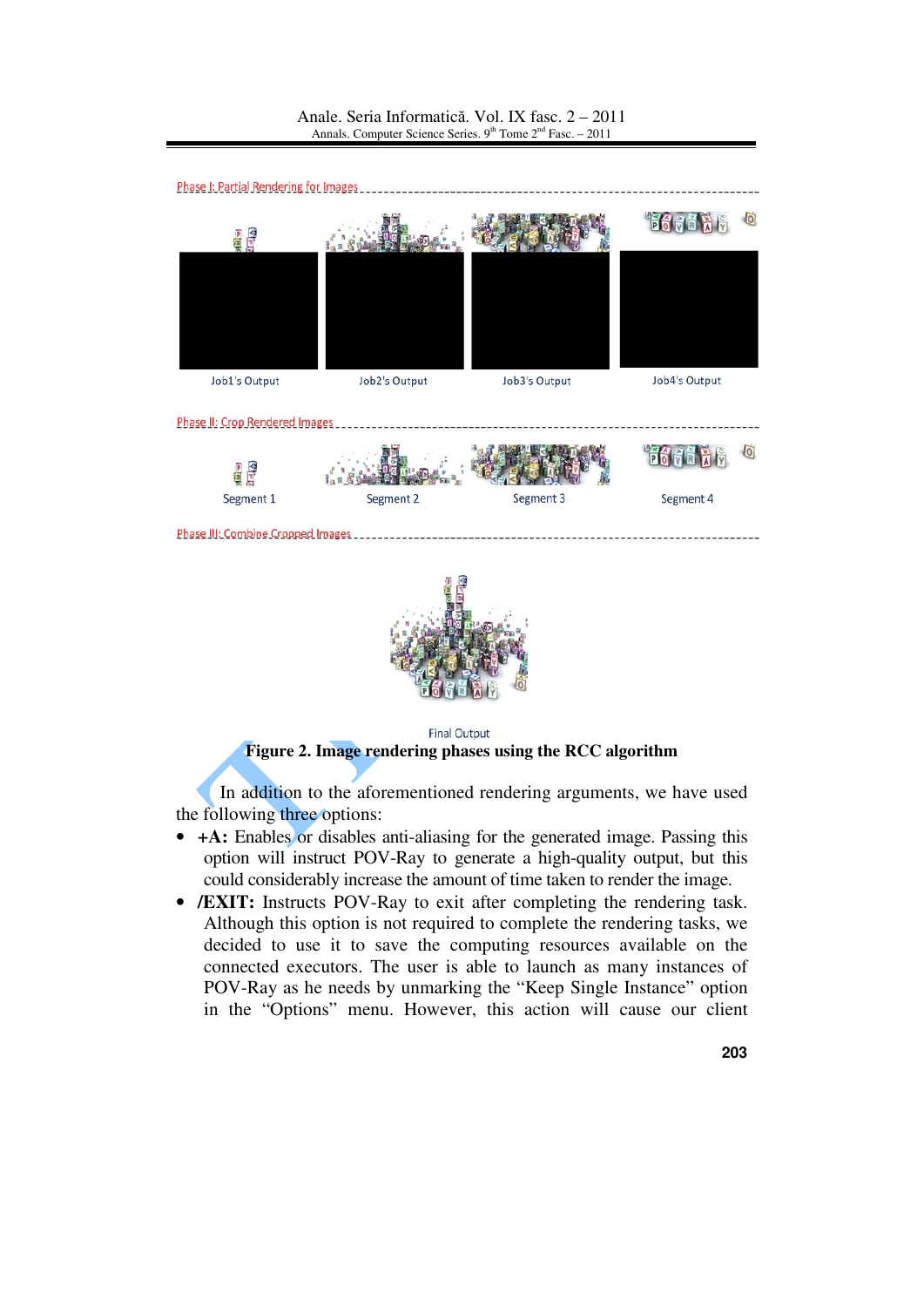application to launce numerous instances of POV-Ray on each executor which may lead to a memory leak.

• **/RENDER:** Instructs POV-Ray to render the passed ".pov" file.

### **2. Parallel Animation Rendering**

Any animation movie is composed of a sequence of still pictures known as frames. The quality and smoothness of the rendered animation depends on both the quality of the used images and the number of frames per second. In other words, the higher the quality of the used images and the more frames per second, the smoother and more photorealistic the rendered animation. The average number of frames in an animation usually varies from 24 to 30 frames per second. Thus, with a simple calculation, the rendering of a professional 20-second scene, at the rate of 30 frames per second, would require an artist to render 600 images (20x30). Rendering 600 images on a single computer may take hours or even days to complete –even while using a modern and powerful hardware.

With desktop grids, the task of rendering different frames can concurrently take place on the available network of computers. Furthermore, finer jobs, where each frame is broken into several sub-frames (slices), or coarser jobs, where several images are grouped together, can be created to render the whole scene.

 In POV-Ray animation, settings are defined in the ".ini" file which is placed along with the actual ".pov" file. This file normally includes information about the initial frame, the final frame, the initial clock value, and the final clock value. Additional information such as anti-alias toggle, anti-alias threshold and depth, and cyclic animation could also be defined in the ".ini" file. With ".ini" files, users are freed from manually creating the animation sequence. In other words, ".ini" files are responsible for automatically creating the animation frames out of the assigned ".pov" according to the defined settings.

 Animation in POV-Ray is managed by means of a clock variable where each frame is assigned with a float value between 0.0 and 1.0 that defines its ordering in the whole scene. Grid implementers can manually obtain clock values between 0.0 and 1.0 using this simple equation: frame number / total number of frames. For example, calculating the clock indicators for 30-frames would generate a sequence of values of 1/30 (0.333), 2/30 (0.666), 3/30 (0.1), 4/30 (0.133) and so forth.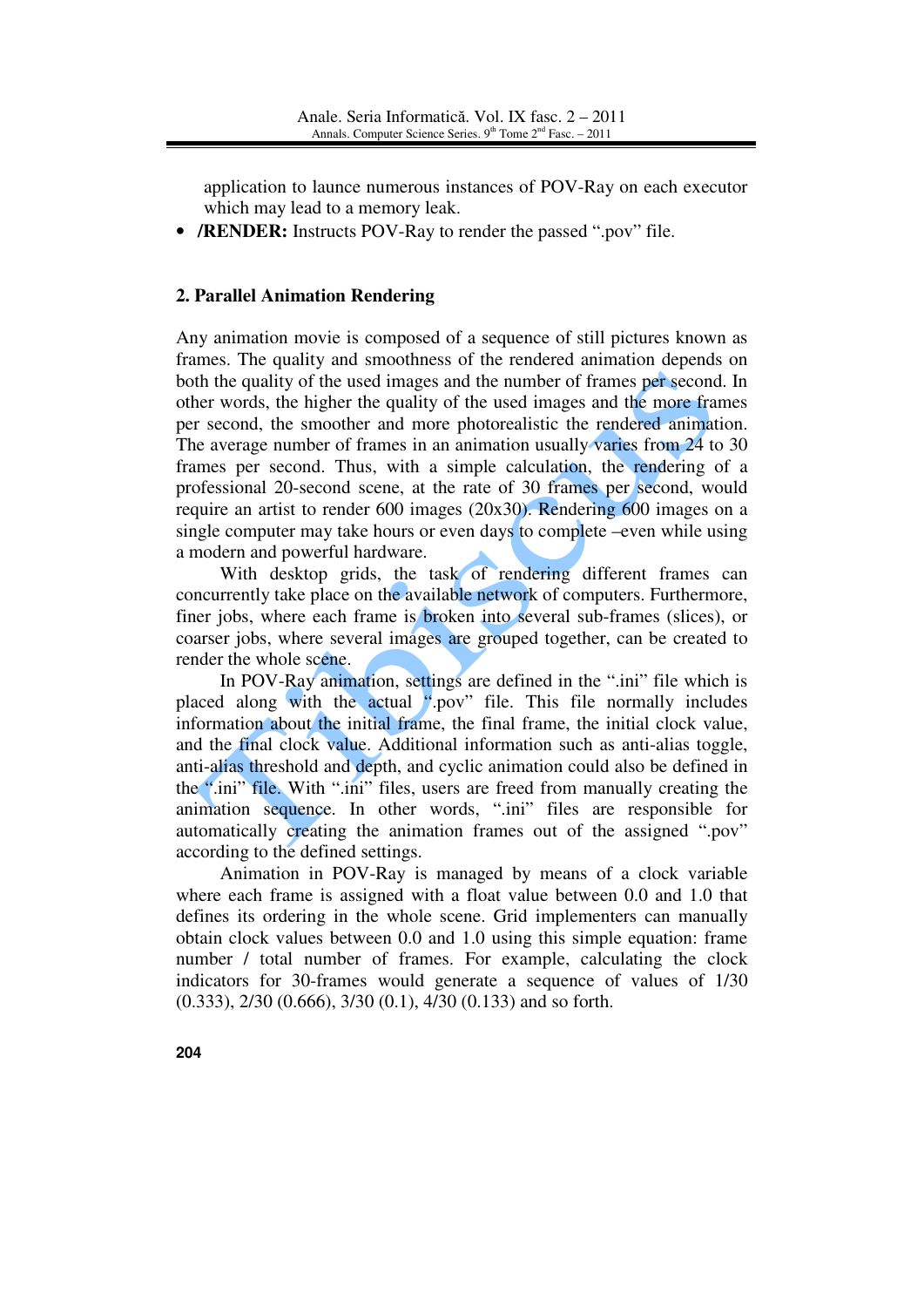Michael Head introduced the use of an unofficial release of POV-Ray namely, MegaPOV to render a set of grid jobs created with .NET and Alchemi where each job contains only one frame [Hea07]. As will be discussed later, creating fine-grained jobs that contain single frames may incur a performance overhead especially when created for very small and simple frames, due to excessive network traffics, as well as starting and ending the rendering processes.

 In this section, we introduce the creation of jobs that encompass groups of frames which are rendered on the grid using the official releases of POV-Ray. To accomplish this goal, the rendering command should include the initial and final frames of the scene being processed. These values will change with the animation and rotation of the scene's objects.

 Fig. 3 illustrates the flowchart of the video rendering process which is composed of the following simple steps:

- 1. The end user specifies the height and width of the frames, the total number of frames, and the number of frames in each grid job along with the passed ".pov" file.
- 2. The client application creates the grid jobs and submits them to the manager node. Each job has a rendering command for the targeted image.
- 3. The manager node passes the queued jobs to the connected executors.
- 4. Each executor launches the POV-Ray application by starting an external process in Windows using the "Process" class provided by .NET Framework.
- 5. POV-Ray generates the frames according to the specified options and then saves them to the specified output path. Again, implementers should note that all the grid nodes should have a shared output path for the executors to save the rendered outputs in. This can be accomplished by using a network drive or a database that all nodes have access to.
- 6. If any of the jobs fail, the client application will queue it in a temporary list in order to re-process it again, either on the grid or on the clients' machine.
- 7. When all jobs are successfully completed, implementers should make sure that all rendered jobs are in the correct order. Rendered tasks do not usually return to the client application in order. This is subject to the availability of grid resources and the processing speed of each node. This means that implementers are required to write a small module or a set of functions to re-order the rendered frames. The re-ordering module should uniquely identify each rendering task before sending it to the grid in order to be able to properly reorganize them upon completion. To make the organizing process easier, this module creates a temporary subdirectory for each rendering task in the root output directory to separate the generated frames from each other.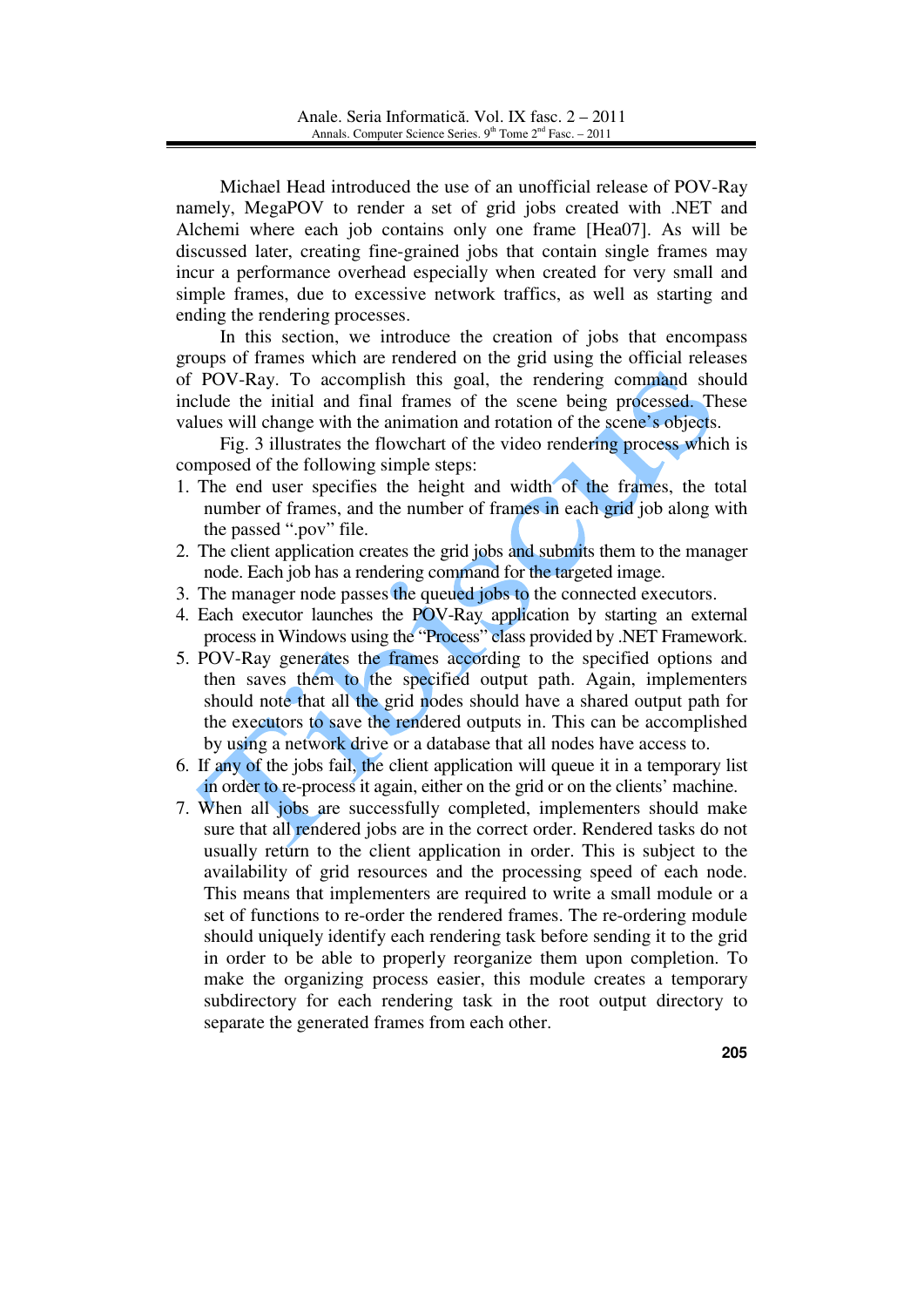#### Anale. Seria Informatică. Vol. IX fasc. 2 – 2011 Annals. Computer Science Series.  $9<sup>th</sup>$  Tome  $2<sup>nd</sup>$  Fasc. – 2011



**Figure 3. Grid-enabled rendering for one POV-Ray animation**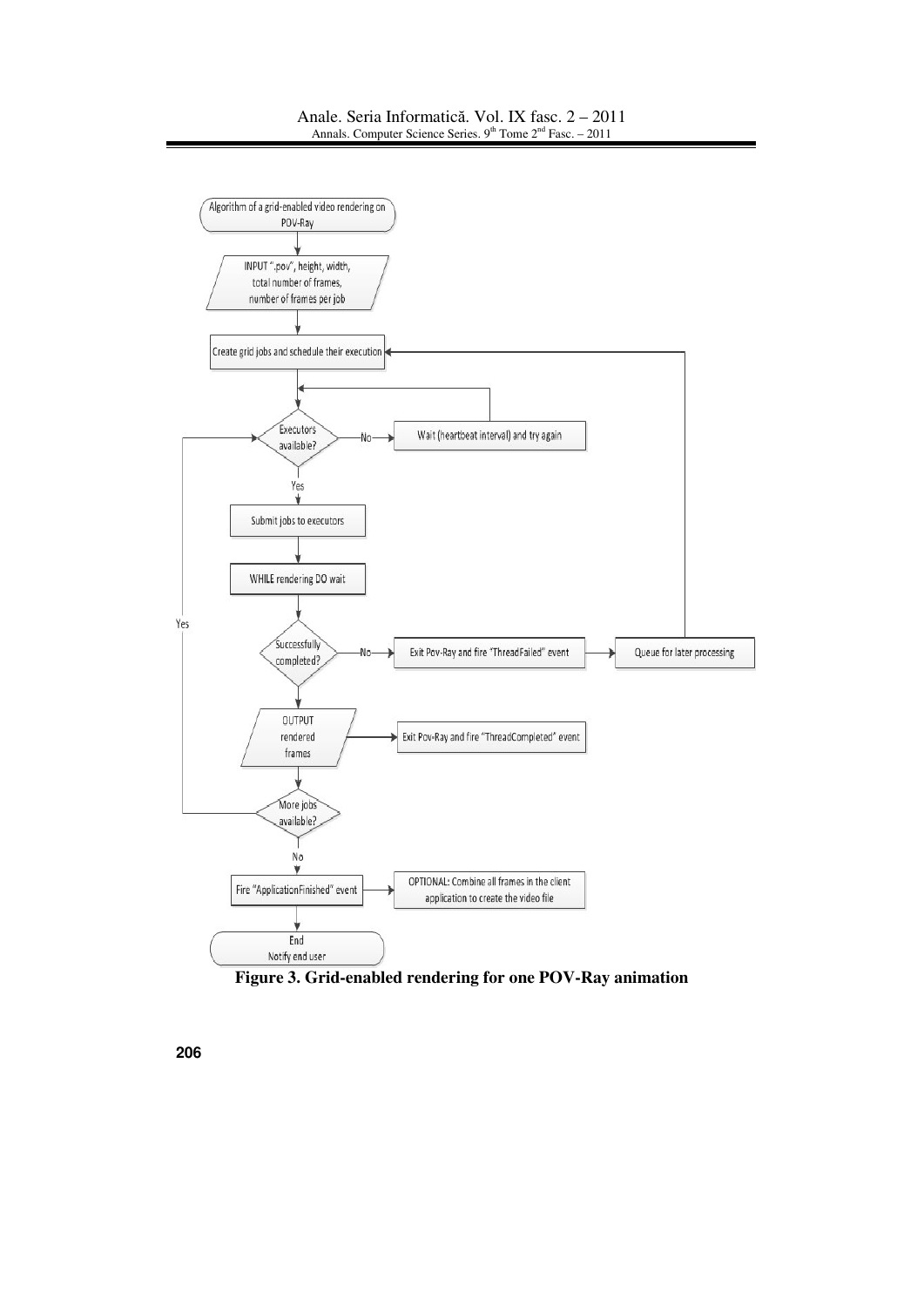After the frames rearranging process takes place, implementers are able pass the generated frames to a tool that combines them creating a video file. This can either be done manually by the artist or defined automatically by a simple code in the handler of the "ApplicationFinished" event. A number of tools that can combine ".bmp" files into ".avi" or ".mpeg" videos are available. EasyBMPtoAVI is an example of free ".avi" tools (http://easybmp.sourceforge.net/download.html).

 As illustrated in listing 5, our video rendering algorithm is mainly concerned with the creation of grid jobs that contain several frames. We calculate the values of the initial and final clock values as well as the initial and final frames while iterating through the total number of frames specified by the end user. Since we use the same equation ("i / numberOfFrames" where "i" is the current frame being processed) to calculate the initial and final clock values, we have defined the "getInitialValues" as a flag variable to differentiate between both values. Our differentiation condition is: "(i + 1) % numberOfFramesPerJob = 0" which computes the remainder after dividing  $(i + 1)$  by numberOfFramesPerJob using the modulus operator  $(\%)$ . If the remainder equals zero then a new job will be created to encapsulate a new set of frames; otherwise the current frame will be added to the previously created grid job. The same concept applies to the calculation of the initial and final frames in each iteration. In other words, the value of the initial frame will only increment with the creation of each new grid job, whereas the value of the final frame will only increment while the previously created job is being used.

The new properties we defined here are:

- **InitialClock:** Sets the initial clock value. This value is mapped to the +KI option in the rendering arguments.
- **FinalClock:** Sets the final clock value. This value is mapped to the  $+KF$ option in the rendering arguments.
- **InitialFrame:** Sets the initial frame to be rendered in the animation sequence. This value is mapped to the +KFI option in the rendering arguments.
- **FinalFrame:** Sets the final frame to be rendered in the animation sequence. This value is mapped to the +KFF in the rendering arguments.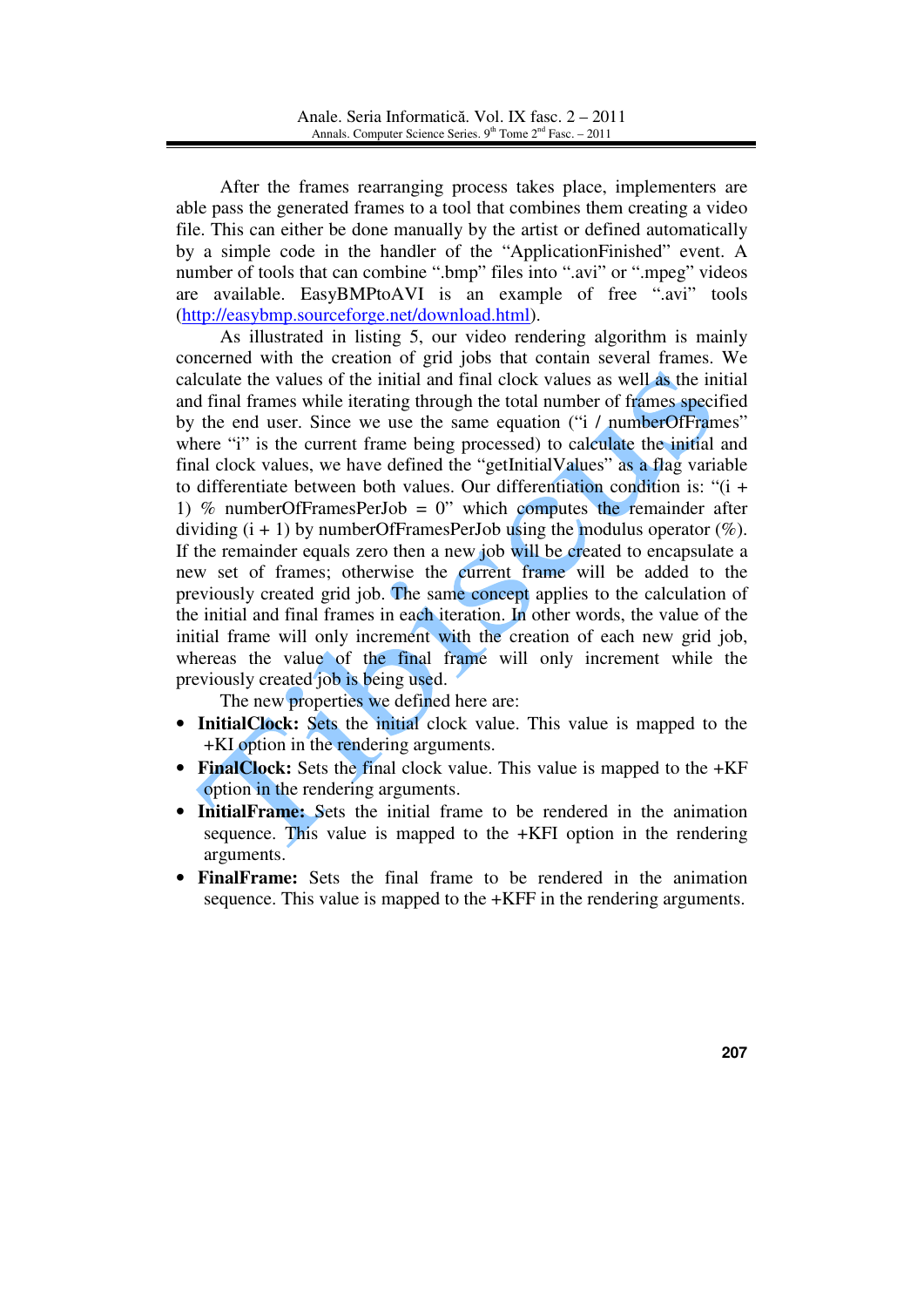### **Listing 5. Snippet from a client application showing the creation of the grid jobs that contain several frames**

```
//Flag variable to toogle between the calculation of the initial and final
frames and the initial and final clock values 
bool getInitialValues = true:
int initialFrame = 1, finalFrame = 1;
double initialClock = 0, finalClock = 0;
//Iterate through the toal number of frames 
for (int i = 1; i \le numberOfFrames; i++)
{ 
   if (getInitialValues) 
   { 
     //Calculate initial clock and initial frame 
     initialClock = i / numberOfframes;initialFrame = i ++:
     getInitialValues = false; } 
  if ((i + 1) % numberOfFramesPerJob == 0)
   { 
      //Calculate final clock and final frame 
     finalClock = i / numberOf Frames;finalFrame = i ++;
     getInitialValues = true; PovRayVideoThread job = new PovRayVideoThread(); 
      povrayThread.PovRayPath = 
@"C:\Users\Qusay\AppData\Roaming\POV-Ray\v3.6\bin\pvengine.exe"; 
     job.PovFileName = povFileName; 
    job. OutputPath = outputPath; job.InitialClock = initialClock; 
    job. FinalClock = finalClock; job.InitialFrame = initialFrame; 
     job.FinalFrame = finalFrame; 
    job.Height = height;job. Width = width; job.Threads.Add(job); 
    } 
}
```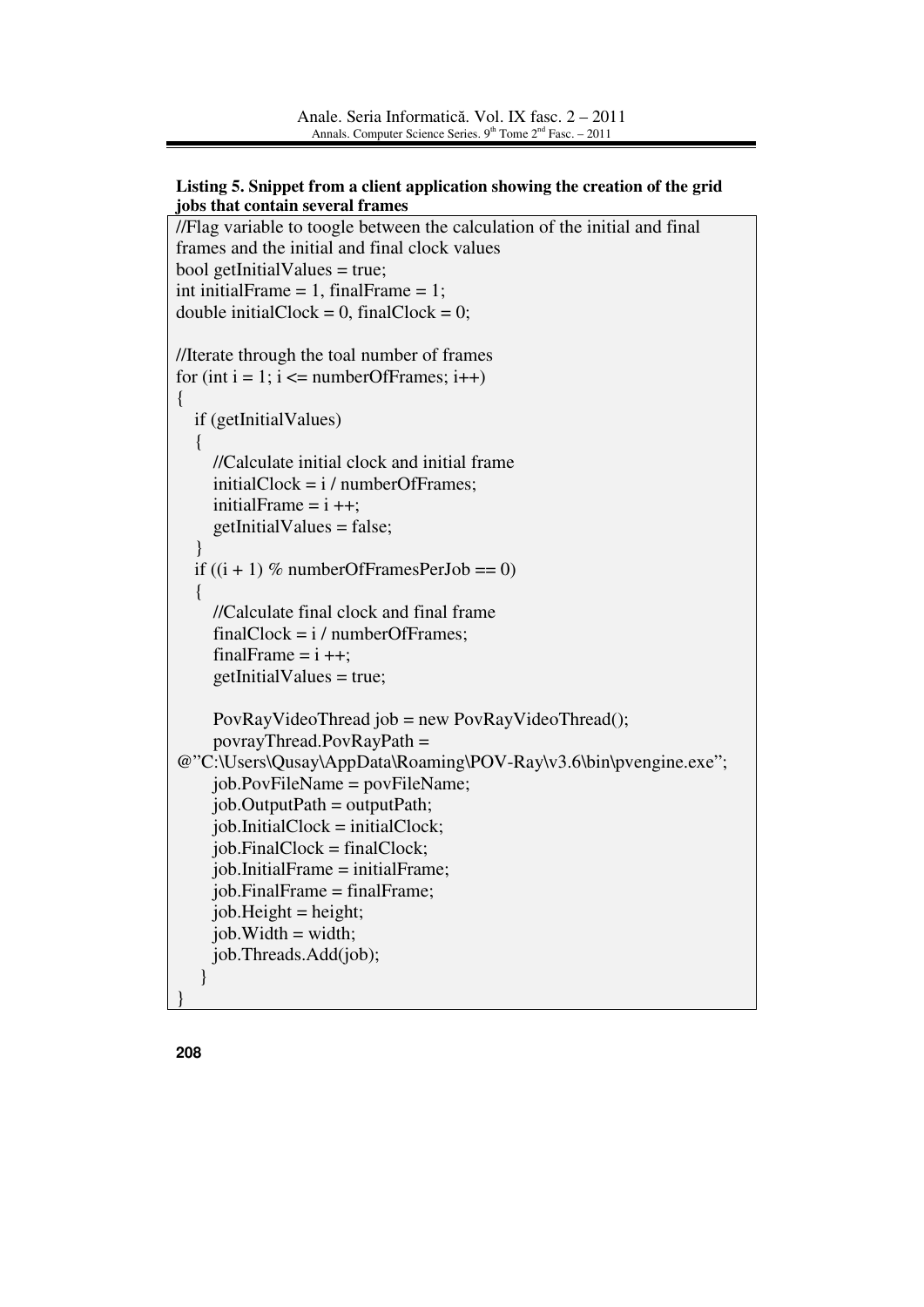Listing 6 illustrates the new set of arguments used to render a group of video frames. Since the remaining logic of the "Start()" method is identical to the one used to render POV-Ray images, and for the sake of simplicity, we have excluded it.

### **Listing 6. Snippet from PovRayVideoThread class showing the command-line arguments used by the "Start()" method**

string arguments = String.Format("+W{0} +H{1} +O\"{2}\" +KI\"{3}\" +KF\"{4}\" +KFI\"{5}\" +KFF\"{6}\" /EXIT /RENDER \"{7}\"", width, height, outputPath, initialClock, finalClock, initialFrame, finalFrame, povFileName);



**Figure 4. Grid-enabled rendering for one POV-Ray animation**

 Fig. 4 illustrates 99 frames of the "bounce.pov" scene, which were rendered using our algorithm. The "bounce.pov" scene is one of the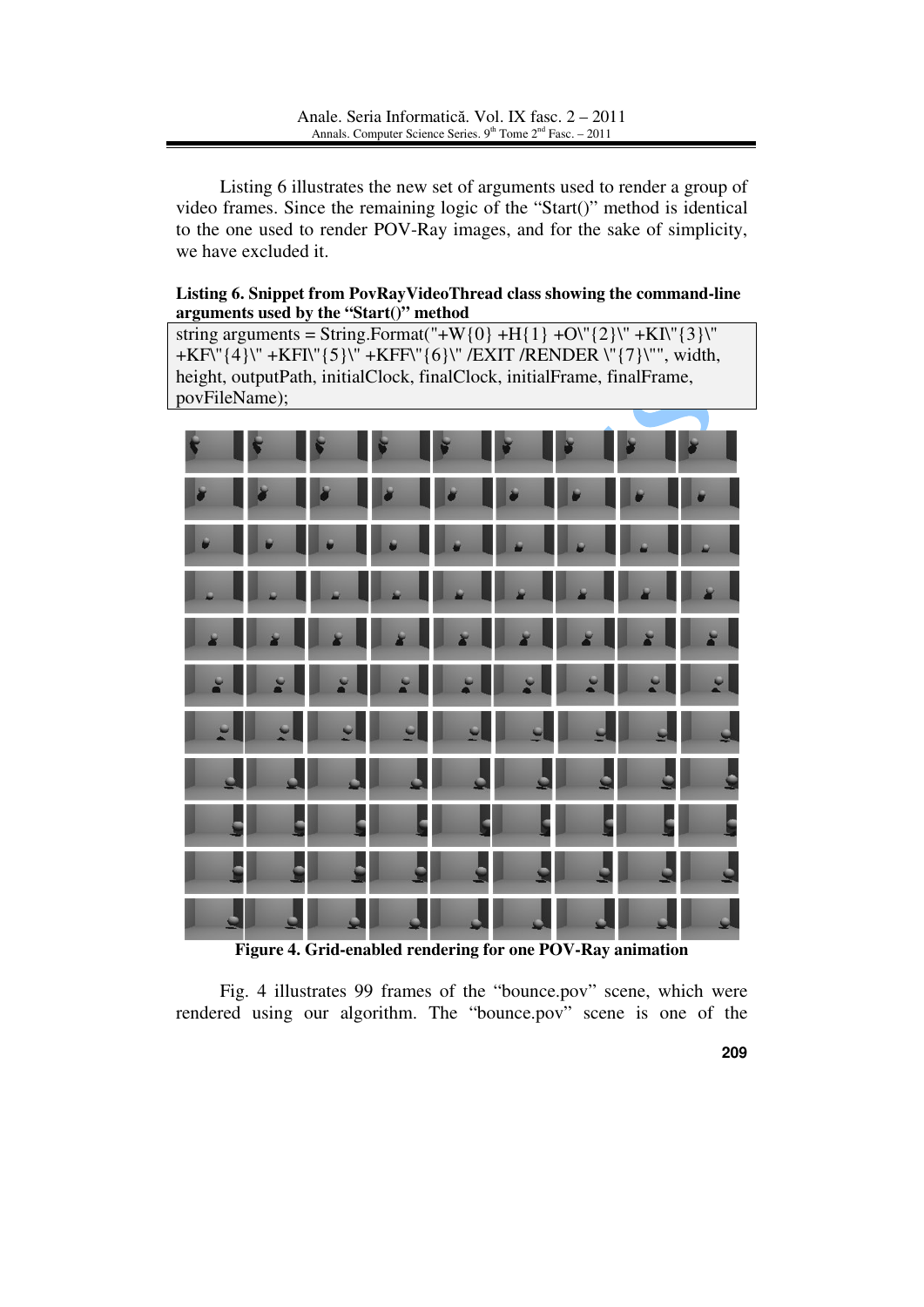installation components of the POV-Ray application and it is, simply, for a ball falling from the top left side and keeps bouncing towards the right side until it hits the wall, and then starts bouncing back up to the left side

# **3. Experimental Results**

We have evaluated our algorithms using a test-bed composed of three laptops with different hardware specifications. We first evaluated the rendering of the "bounce.pov" models at different resolutions (800 x 600, 1024 x  $768$ , 1366 x 768 1600 x 1200 pixels) separately on each node, and then we connected the three nodes together to test the grid-enabled framework.

 Table 1 lists the hardware specifications of our test-bed. Windows 7 was installed on all nodes and a 100mbps switch was used to connect them.

 Since Node 1 is the most powerful node in our test-bed, we have installed both the Alchemi Manager and the Executor components on it to play both roles. The client application was also installed on Node 1, whereas all outputs were saved on Node 2 in a shared directory assigned with the needed access permissions.

| Tuble 1. Har what opposited the                         |                  |            |
|---------------------------------------------------------|------------------|------------|
| <b>Node Number</b>                                      | <b>Processor</b> | <b>RAM</b> |
| Node 1                                                  | Intel Core i5    | 4.00 GB    |
| $\big  (Manager + Executor + Client Application) \big $ | $2.3$ GHz        |            |
| Node 2                                                  | Intel Core i3    | 3.00 GB    |
| (Executor + Output Storage)                             | 2.53 GHz         |            |
| Node 3                                                  | Intel Core 2 Due | $4.00$ GB  |
| (Executor)                                              | 2.26 GHz         |            |

**Table 1. Hardware Specifications** 

 Before delving into the evaluation details, we should point out that while evaluating our solution we have tried different sizes for our grid jobs. We noticed that both very large and very small jobs were the least efficient and slowest of the techniques. Rendering very large jobs that contain many rows in each slice takes a long time as the total number of the grid jobs are reduced resulting in a semi-serial rendering (with the possibility that some of the connected computers are not assigned with some jobs) rather than parallel rendering. Contrarily, creating very small grid jobs incurs a large number of roundtrip traffics between the connected nodes, and extra time is needed to start and end the rendering processes as well.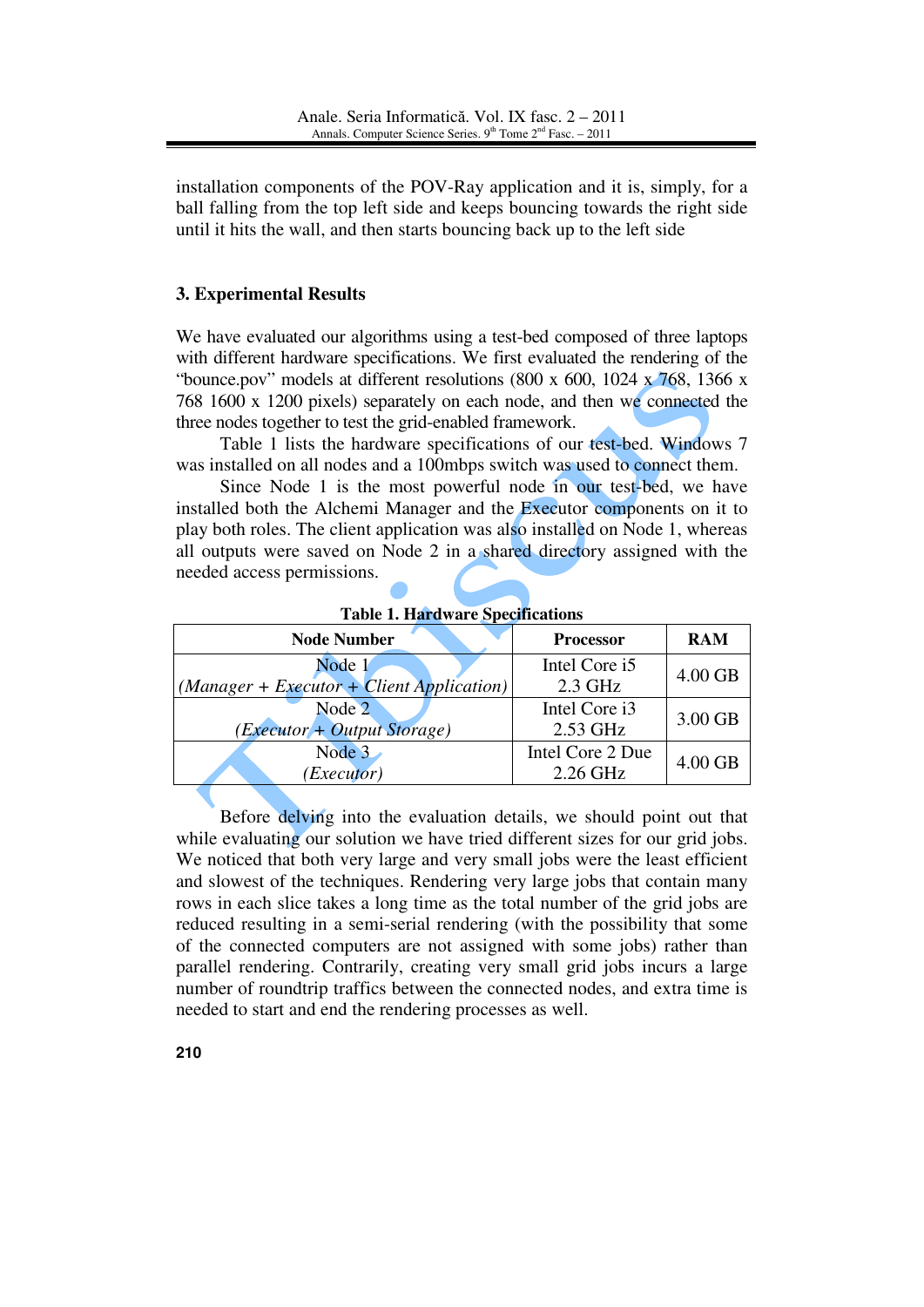In order to test the grid-based techniques, a size of 50 - 100 rows per job for rendering images and 50 - 100 frames per job for rendering animations was the most efficient size for our implementation. Certainly this number should increase and decrease accordingly with the total number of the grid nodes and image rows/animation frames. Also, the size of the jobs should be smaller in case of building a grid out of computers with different specifications in order to enable the grid manager to better schedule these jobs. In our test scenario, we have configured each job to include 80 rows for the image rendering case, and 80 frames for the animation rendering case.

 As illustrated in Fig. 5 and 6, the total rendering time of the "stackerday.pov" image is drastically reduced when rendered on the grid:

- The rendering at a resolution of 800 x 600 pixels on the grid is  $205\%$ .  $\sim$ 247% and 440% faster than the serial rendering on Node1, Node 2 and Node 3, respectively.
- The rendering at a resolution of 1024 x 768 pixels on the grid is 225%, ~329% and ~478% faster than the serial rendering on Node1, Node 2 and Node 3, respectively.
- The rendering at a resolution of 1366 x 768 pixels on the grid is  $\approx 217\%$ , ~320% and ~410% faster than the serial rendering on Node1, Node 2 and Node 3, respectively.
- The rendering at a resolution of 1600 x 1200 pixels on the grid is  $\approx 226\%$ .  $\sim$ 304% and  $\sim$ 530% faster than the serial rendering on Node1, Node 2 and Node 3, respectively.

 As illustrated in Fig.7 and 8, the total rendering time of the "bounce.pov" animation is drastically reduced when rendered on the grid:

- The rendering at a resolution of 800 x 600 pixels on the grid is  $\sim$ 232%,  $\sim$ 339% and  $\sim$ 448% faster than the serial rendering on Node1, Node 2 and Node 3, respectively.
- The rendering at a resolution of 1024 x 768 pixels on the grid is  $\approx 253\%$ ,  $\approx 293\%$ ,  $\approx 390\%$  faster than the serial execution on Node1, Node 2 and Node 3, respectively.
- The rendering at a resolution of 1366 x 768 pixels on the grid is  $\sim$ 266%,  $\sim$ 336%,  $\sim$ 427% faster than the serial execution on Node1, Node 2 and Node 3, respectively.
- The rendering at a resolution of 1600 x 1200 pixels on the grid is  $~165\%$ ,  $~331\%$ ,  $~381\%$  faster than the serial execution on Node1, Node 2 and Node 3, respectively.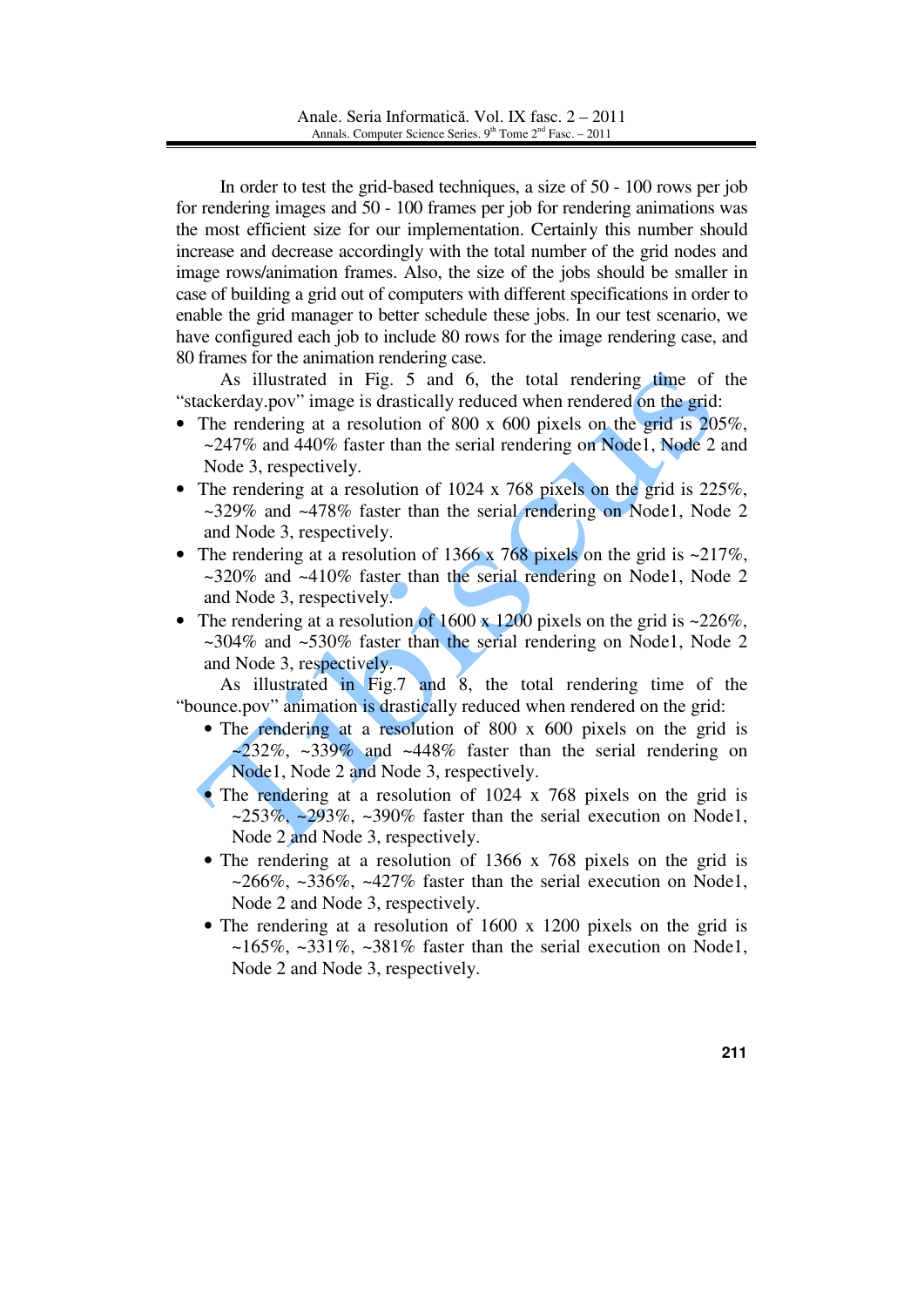



**Figure 7. Serial animation rendering on single nodes**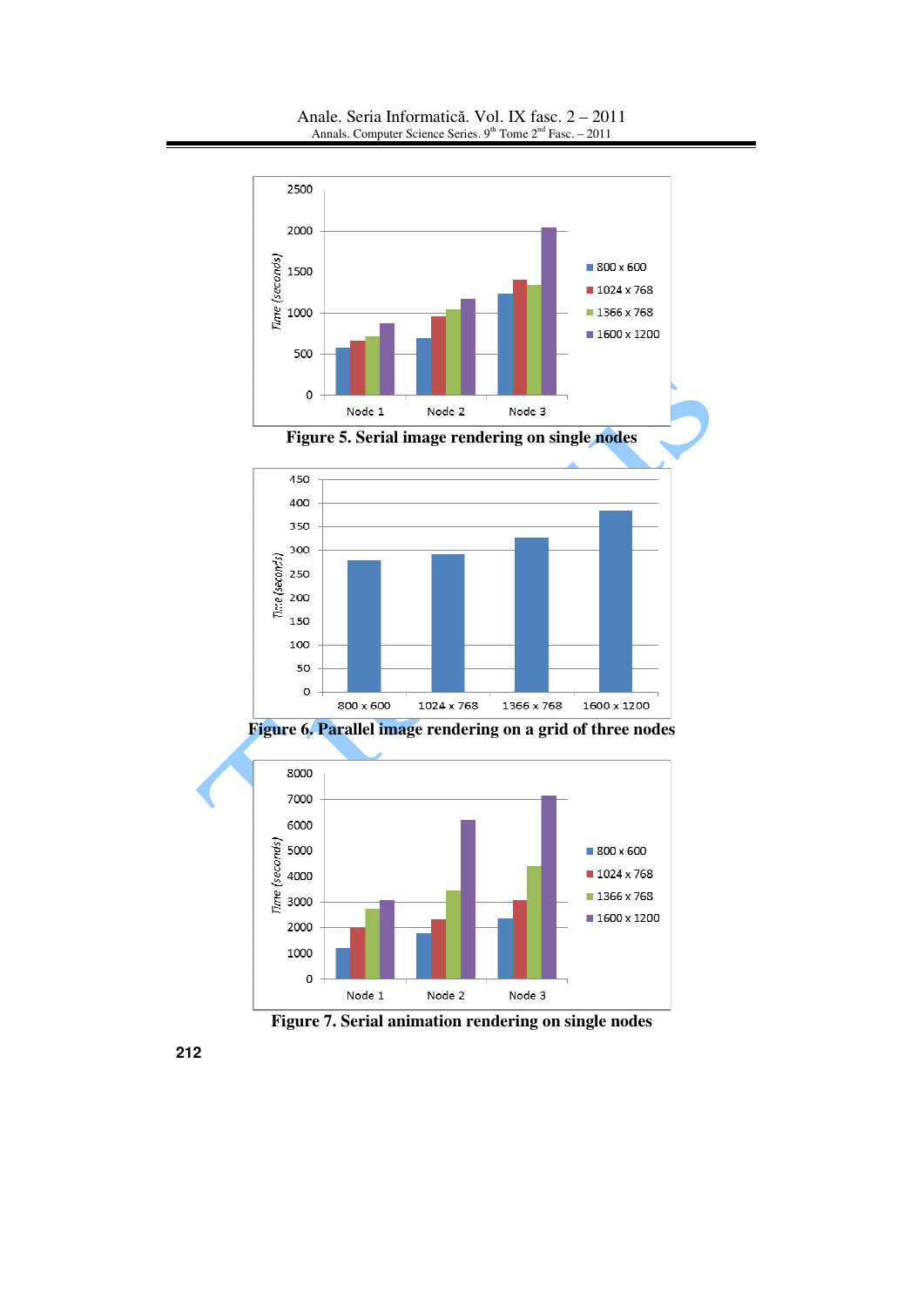

**Figure 8. Parallel animation rendering on a grid of three nodes**

### **Conclusion and Future Work**

This work presented a grid-enabled implementation of the Ray Tracing technique on a Windows environment using POV-Ray, .NET Framework and Alchemi. The technical details and sample source code were included in order to enable other researchers and practitioners to implement similar solutions. Moreover, a comparison between the serial and the grid-enabled implementations of POV-Ray was presented to show how enterprises can benefit from the proposed technique.

 Results show that the speed of the 3D rendering task of both images and video frames increases proportionally with the number of the connected workers. This means that we can render the presented images and animation frames in a few seconds if we are able to build a grid of 50 or 100 computers. Building such a grid is trivial since most enterprises, including small ones, usually have more than 50 computers. By achieving a semi-real time rendering for complex models, enterprises can do more work in much less time without spending any extra cost.

 It is worth mentioning that the utilization of desktop grids for 3D rendering is not only limited to ray tracing or POV-Ray. Implementers can harness the power of grid computing with other 3D graphics and modeling software like Autodesk Maya, Blender, etc. This can be easily achieved by creating grid-enabling plug-ins for these products using the provided APIs and scripting languages, for example [CSL06].